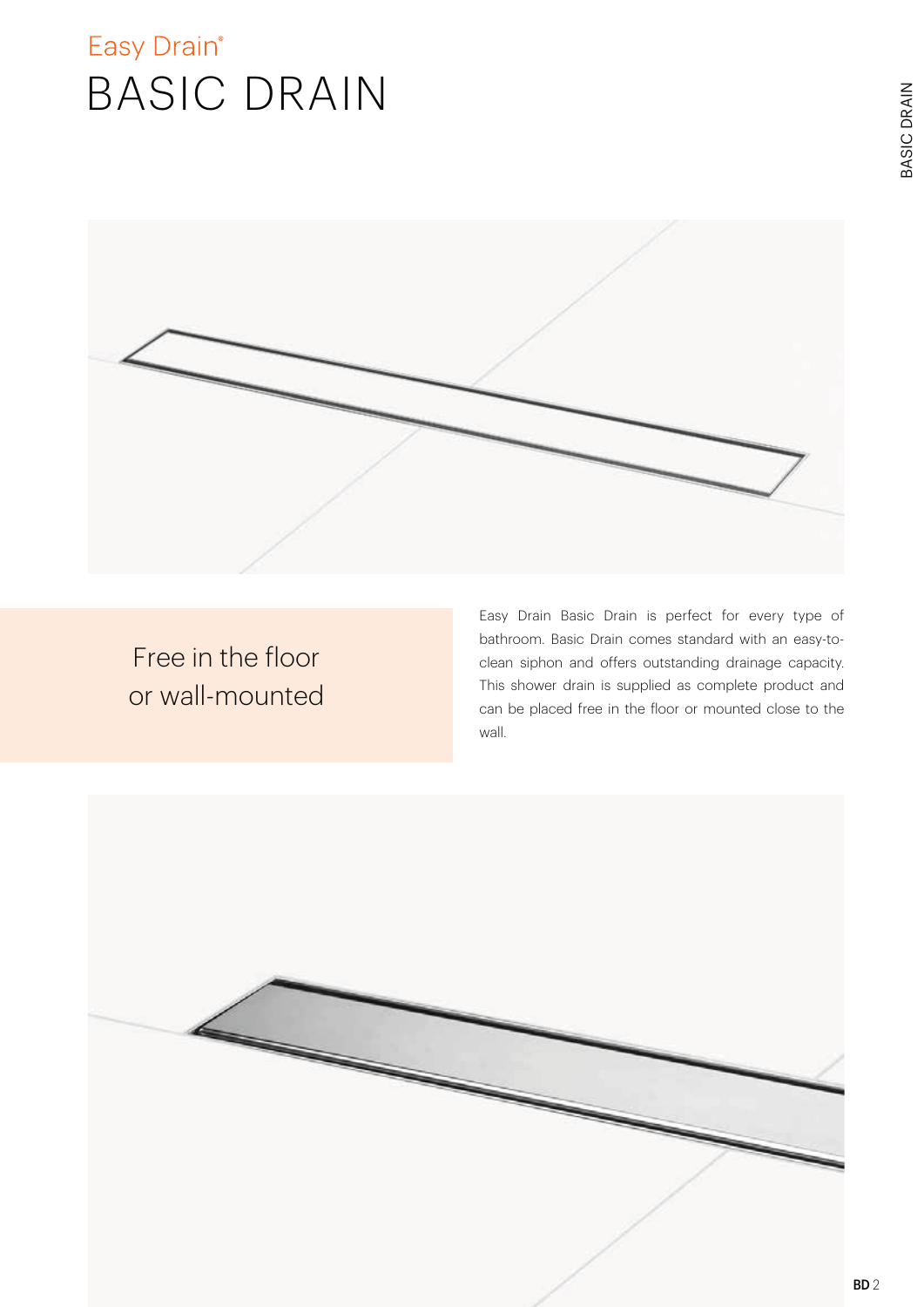

### Specifications



| Generai |  |
|---------|--|
|         |  |

Dimensions: *500, 600, 700, 800, 900, 1000, 1100, 1200 mm* Grate: *Tileable or stainless steel*

### Technical details

| Water seal:                          | 50 mm                         |
|--------------------------------------|-------------------------------|
| Capacity:                            | 36 l/min (50 mm)              |
| Installation depth                   | 67 mm (30 mm), 92 mm (50 mm)  |
| Total installation height            | 79 mm (30 mm), 106 mm (50 mm) |
| Pre-assembled sealing membrane (WPS) | 10 years warranty             |
| Tile grate insert**:                 | $12 \text{ mm}$               |
| Connection                           | Horizontal                    |

Certification: *EN 1253\*, ETAG - 022* Siphon: *Removable and cleanable* Product unit: *Complete set, grate included*

### Installation options



\* with water seal 50 mm \*\* Tile shown is not included.

#### Waterproofing and other accessories

10選

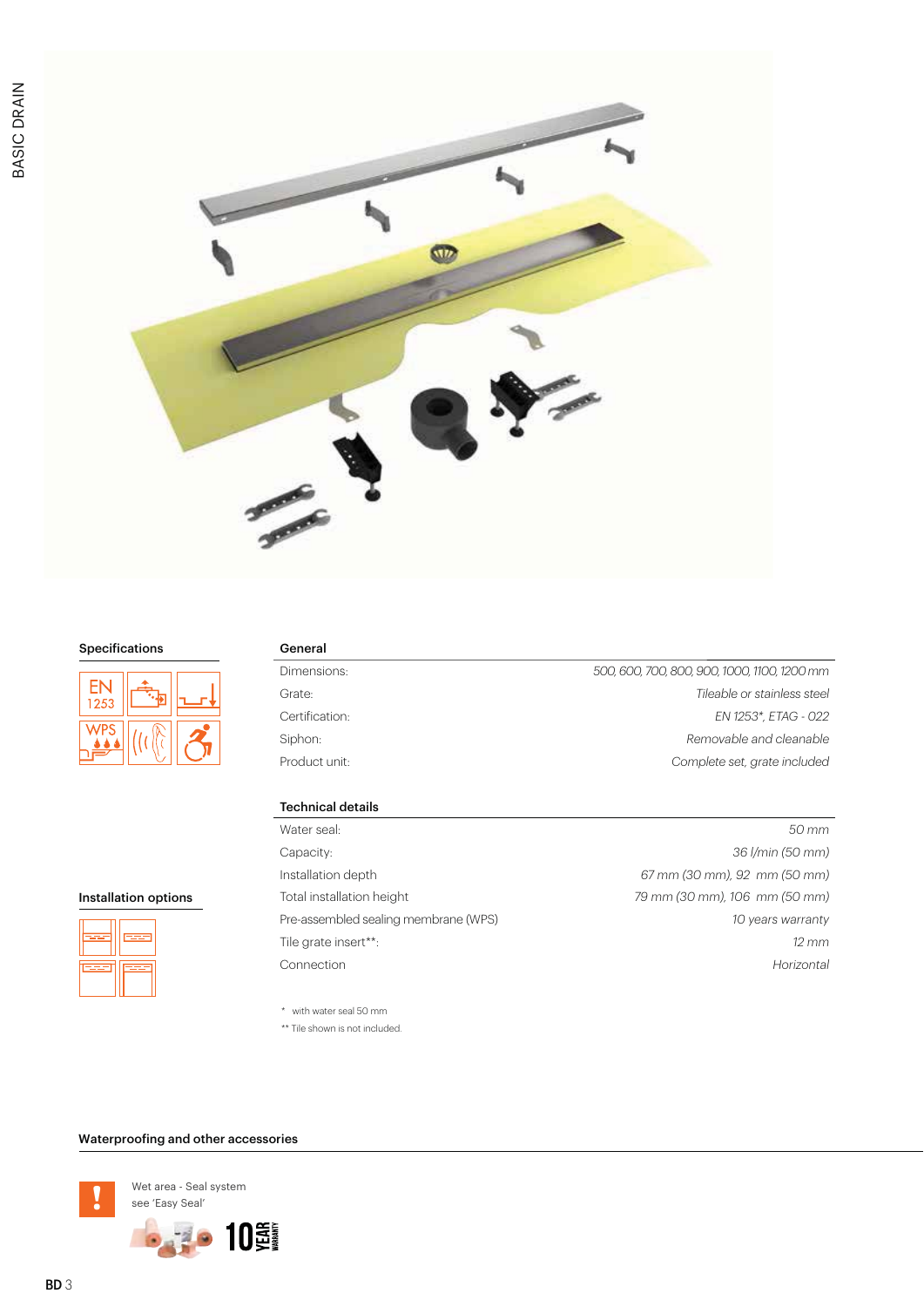## BASIC DRAIN

|  |  | Zero, Water seal 30 mm, Installation depth 67 mm, total installation height 79 mm |  |
|--|--|-----------------------------------------------------------------------------------|--|
|  |  |                                                                                   |  |

| Length |    | Article code |
|--------|----|--------------|
| 500    | mm | BD-50-7-28   |
| 600    | mm | BD-60-7-28   |
| 700    | mm | BD-70-7-28   |
| 800    | mm | BD-80-7-28   |
| 900    | mm | BD-90-7-28   |
| 1000   | mm | BD-100-7-28  |
| 1100   | mm | BD-110-7-28  |
| 1200   | mm | BD-120-7-28  |







 $\frac{10}{20}$ <br> $\frac{360^{\circ}}{20}$   $\frac{120}{20}$ 

 $\frac{4}{7}$ 



Tile, Water seal 30 mm, Installation depth 67 mm, total installation height 79 mm

| Length |    | Article code |
|--------|----|--------------|
| 500    | mm | BD-50-FL-28  |
| 600    | mm | BD-50-FL-28  |
| 700    | mm | BD-50-FL-28  |
| 800    | mm | BD-80-FL-28  |
| 900    | mm | BD-90-FL-28  |
| 1000   | mm | BD-100-FL-28 |
| 1100   | mm | BD-110-FL-28 |
| 1200   | mm | BD-120-FL-28 |



Tile shown is not included.



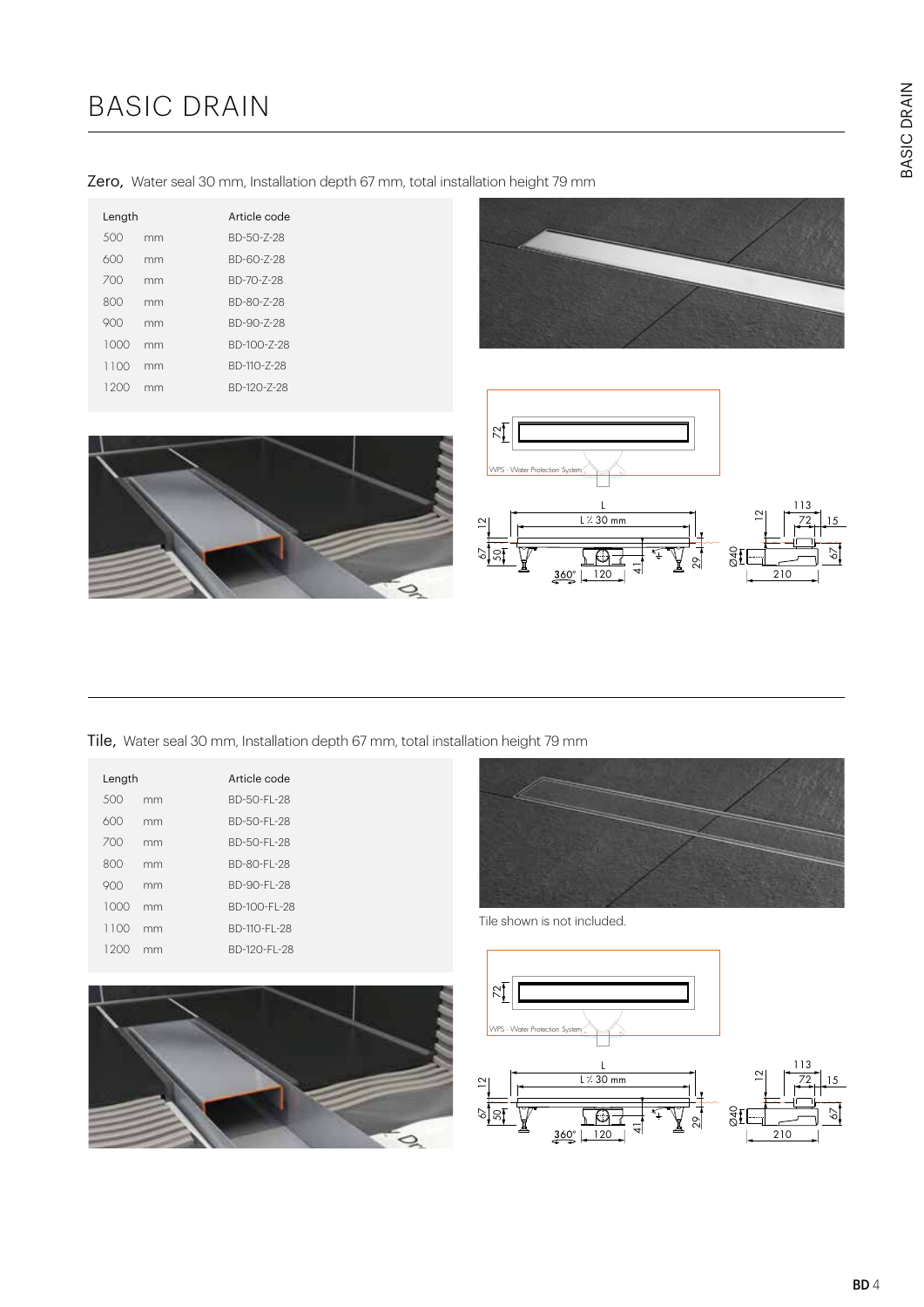### BASIC DRAIN

Zero, Water seal 50 mm, Installation depth 92 mm, total installation height 106 mm

| Length |    | Article code |
|--------|----|--------------|
| 500    | mm | BD-50-7      |
| 600    | mm | BD-60-7      |
| 700    | mm | BD-70-7      |
| 800    | mm | BD-80-7      |
| 900    | mm | BD-90-7      |
| 1000   | mm | BD-100-7     |
| 1100   | mm | BD-110-7     |
| 1200   | mm | BD-120-7     |







Tile, Water seal 50 mm, Installation depth 100 mm, total installation height 107 - 118 mm

| Length |    | Article code     |
|--------|----|------------------|
| 500    | mm | $BD-50-FL$       |
| 600    | mm | <b>BD-50-FL</b>  |
| 700    | mm | <b>BD-50-FL</b>  |
| 800    | mm | BD-80-FL         |
| 900    | mm | <b>BD-90-FL</b>  |
| 1000   | mm | <b>BD-100-FL</b> |
| 1100   | mm | <b>BD-110-FL</b> |
| 1200   | mm | <b>BD-120-FL</b> |
|        |    |                  |



Tile shown is not included.



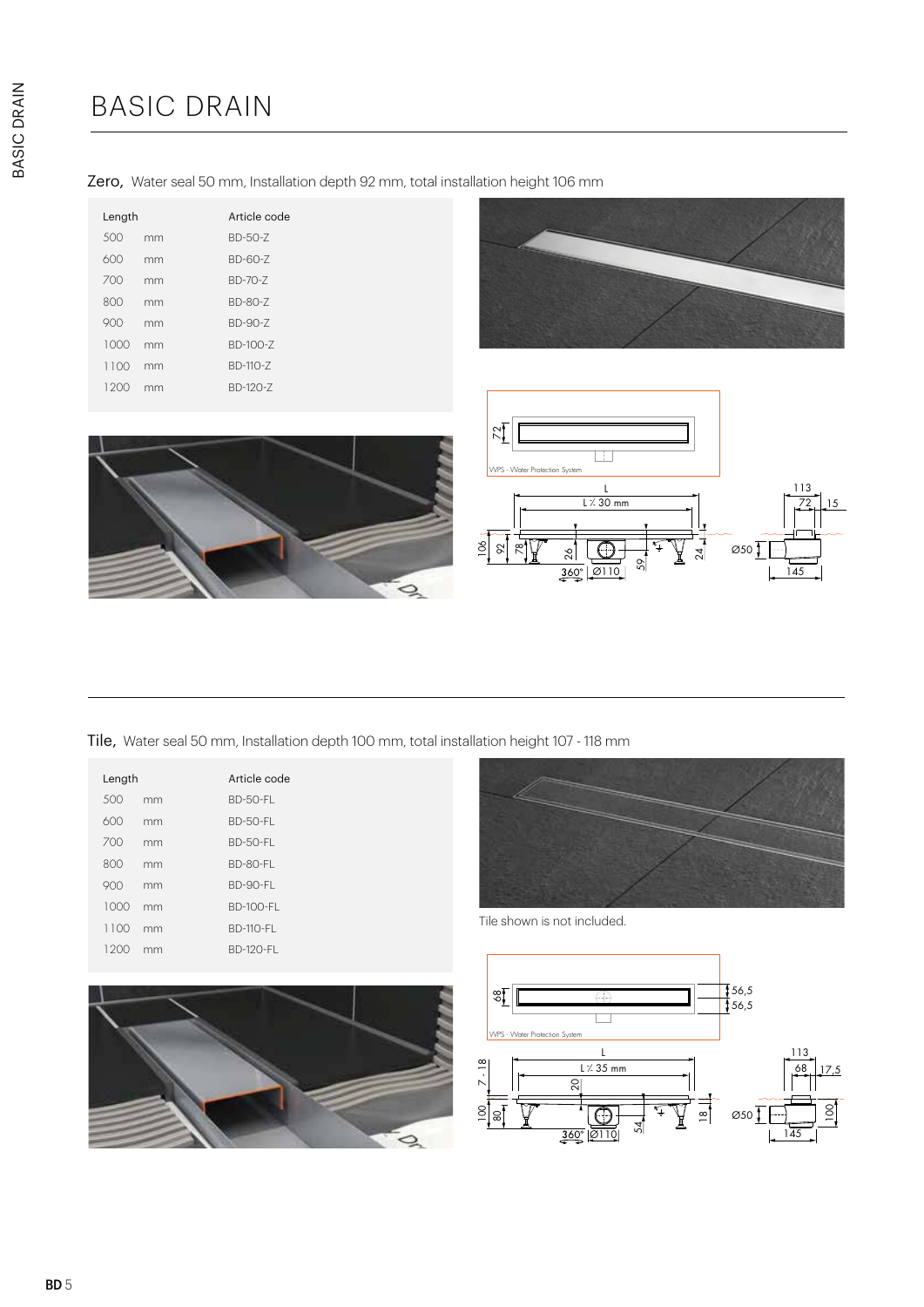

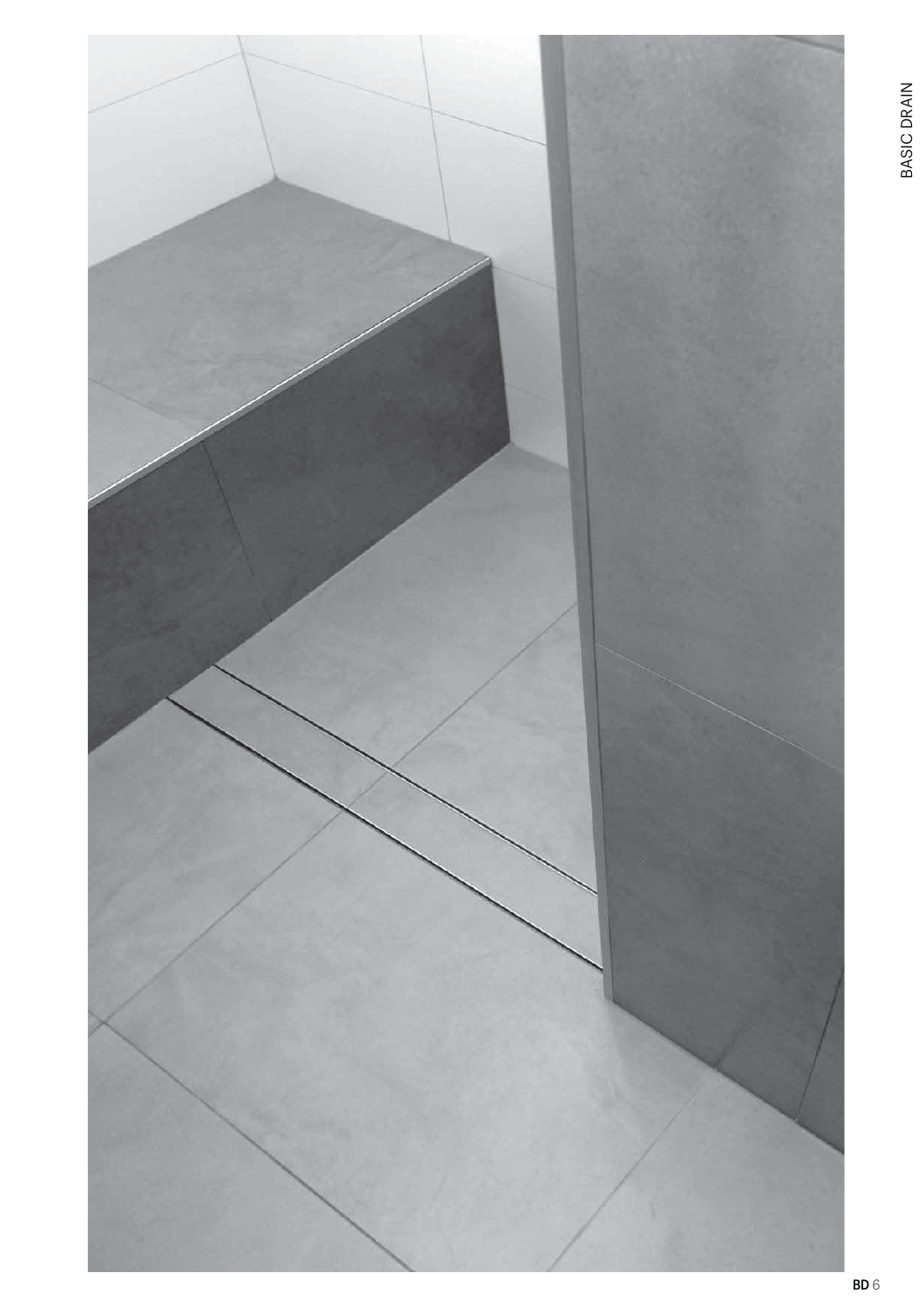

#### Specifications



### Installation options



### General

| Dimensions <sup>.</sup> |  |
|-------------------------|--|
| Grate:                  |  |
| Certification:          |  |
| Siphon:                 |  |
| Product unit-           |  |

### Technical details

| Water seal:                          | 50 mm                      |
|--------------------------------------|----------------------------|
| Capacity (wall installation):        | 36 <i>l/min</i>            |
| Capacity (free in the floor):        | $31$ $l/min$               |
| Pre-assembled sealing membrane (WPS) | 10 years warranty          |
| Installation depth                   | 68 mm, 100 mm              |
| Total installation height            | 75 mm, 107 mm              |
| Tile thickness                       | 7, 9, 11, 13, 17 and 19 mm |
| Pre-assembled sealing membrane (WPS) | 10 years warranty          |
| Available tile depth**:              | $12 \, \mathrm{mm}$        |
| Connection                           | Horizontal                 |
|                                      |                            |

Dimensions: *500, 600, 700, 800, 900, 1000, 1100, 1200 mm*

Grate: *Reversible, Tileable or stainless steel*

Certification: *EN 1253\*, ETAG - 022* Siphon: *Removable and cleanable* Complete set, grate included

\* with water seal 50 mm

\*\* Tile shown is not included.